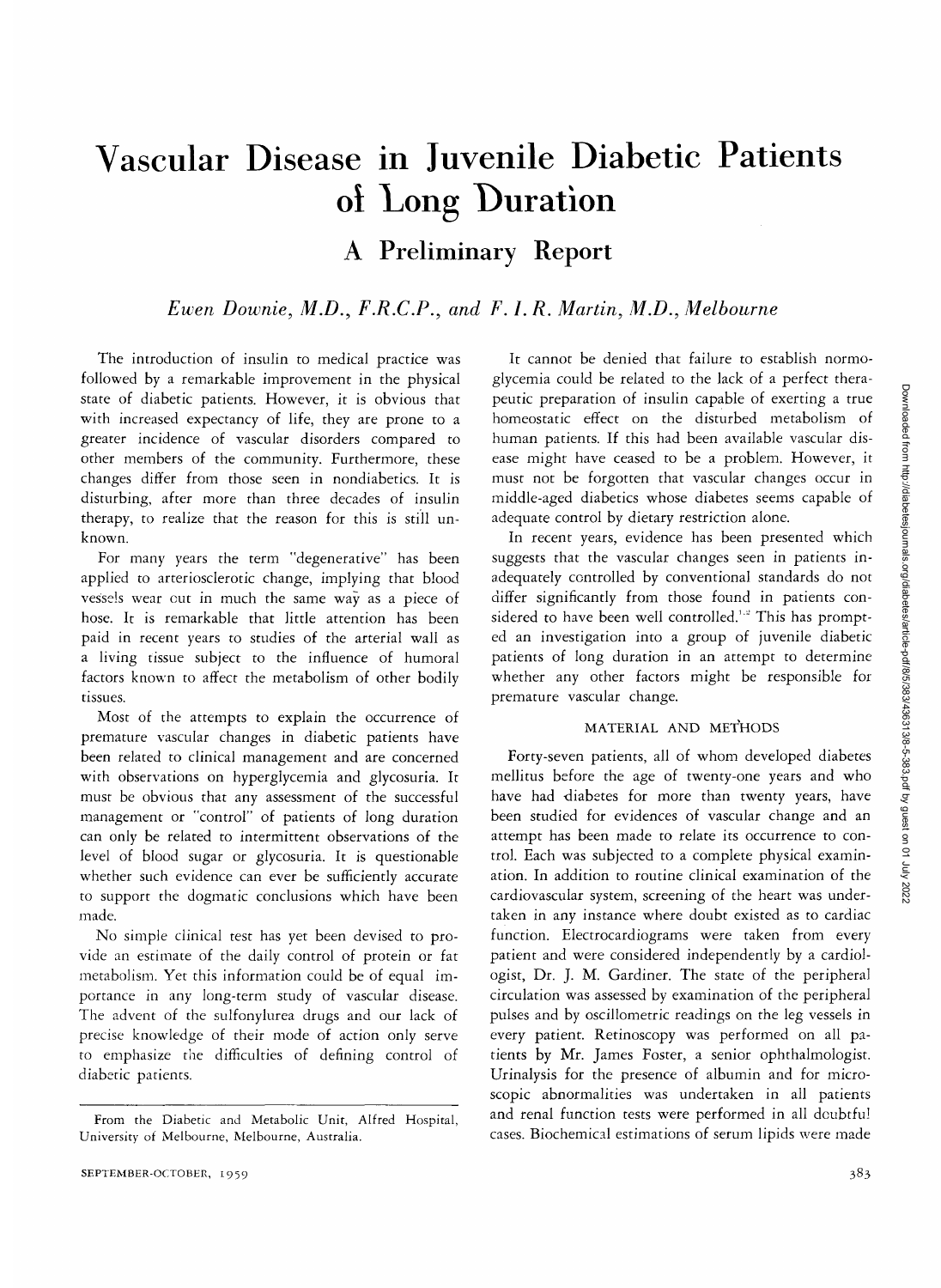in sixteen patients and electrophoretic studies of serum lipids were performed on the plasma from most patients in the series. The presence or absence of insulin inhibitors in the serum of twenty-two patients was determined by Dr. J. Bornstein.<sup>3</sup> The assistance of our colleagues in providing independent opinions has proved of value in obtaining an unbiased assessment of the present physical state of the patients in this group.

Almost all of these patients have been under the observation of one of us (E.D.) for many years and with few exceptions, records extending for more than twenty and in some instances more than thirty years were available for analysis. Each patient was assessed independently. A careful history was compiled from the patients' own experiences, from the evidence of parents and from a survey of medical records. Particular attention was paid to insulin requirements during the diabetic life, to episodes of ketosis or severe hypoglycemia, and to any other significant events during adolescence or early adult life. The family history of each patient was carefully investigated and the obstetrical history of each married female was recorded.

From the data obtained, an attempt was made to estimate the present state of the vascular system of each patient and to relate it to conventional criteria of control, to the diabetic age, to the daily insulin requirements and to the presence or absence of insulin inhibitory factors in the plasma.

From the commencement of this analysis two difficulties were apparent: The first was concerned with criteria of control and the means of expressing this; the second with criteria of vascular change. The expression of both of these involved clinical impressions and the use of abstractions such as "good," "fair," and "poor" can only be regarded as sincere approximations. Assessment of control of hyperglycemia and glycosuria over a period of twenty or thirty years presented considerable difficulty and the data on each patient were too massive to reduce to simple tabular form. The same difficulty was encountered in classifying the vascular changes. Apart from grouping retinal findings, which can be done with some certainty, attempts to describe the entire vascular state of any individual patient again involved the use of the words "good," "fair" and "poor."

With these reservations, it is desirable to define these terms as applied to the patients under consideration. "Good control" has been applied to patients who, apart from episodes of incidental ketosis due to infection or other circumstances outside the individual's control, were known to be careful and regular in habit, to cooperate closely in treatment and to be regular in attendance for supervision. In addition, records of urinalysis and of blood sugar analysis indicated that over the years these patients had been noted as aglycosuric and normoglycemic. "Fair control" was applied to those who, because of difficulty in maintaining stability of diabetes or through carelessness or temperament, had experienced unnecessary episodes of ketosis, and whose urine tests and blood sugar estimations indicated the existence of glycosuria and hyperglycemia at intervals throughout the years of observation. "Poor control" has been applied to those patients who, apart from continuing a daily dose of insulin, paid scant regard to dietary care or to urine examinations, who have been irregular in their medical supervision and who have frequently been hyperglycemic and glycosuric.

In assessment of vascular change the term "good" has been applied to those patients who have no evidence of cardiac disease, a normal electrocardiogram, normal blood pressure, normal oscillometric readings, no evidence of renal disease and whose optic fundi revealed no abnormality or at most an isolated microaneurysm. The term "fair" has been applied to those whose optic fundi showed minor changes on retinoscopy or a minor degree of hypertension or a slight intermittent albuminuria. More than one such abnormality designated the patient as "poor," as did severe retinopathy, marked hypertension or definite evidence of renal impairment.

#### RESULTS

The relationship between diabetic control and clinical evidences of vascular change, of retinopathy and of nephropathy in the forty-seven patients investigated is summarized in table i. The relationship between the duration of diabetes and of the daily insulin dosage to the vascular state of these patients is shown in tables 2 and 3. From the data presented there seems to be no reason to assume that any direct connection exists between vascular disease and control, duration of diabetes or the daily insulin dosage.

The relationship between the presence of detectable insulin inhibitory substances in the plasma and vascular change in a random sample of the patients examined is shown in table 4. Table 5 shows a comparison between the findings of insulin inhibitory substances and the average daily insulin dosage of these patients. It is apparent that insulin inhibition as demonstrated in vitro by estimation of glucose uptake by the isolated rat diaphragm bears no relation to the insulin requirements of these patients.

There is, however, one significant difference between the patients with clinical evidence of vascular damage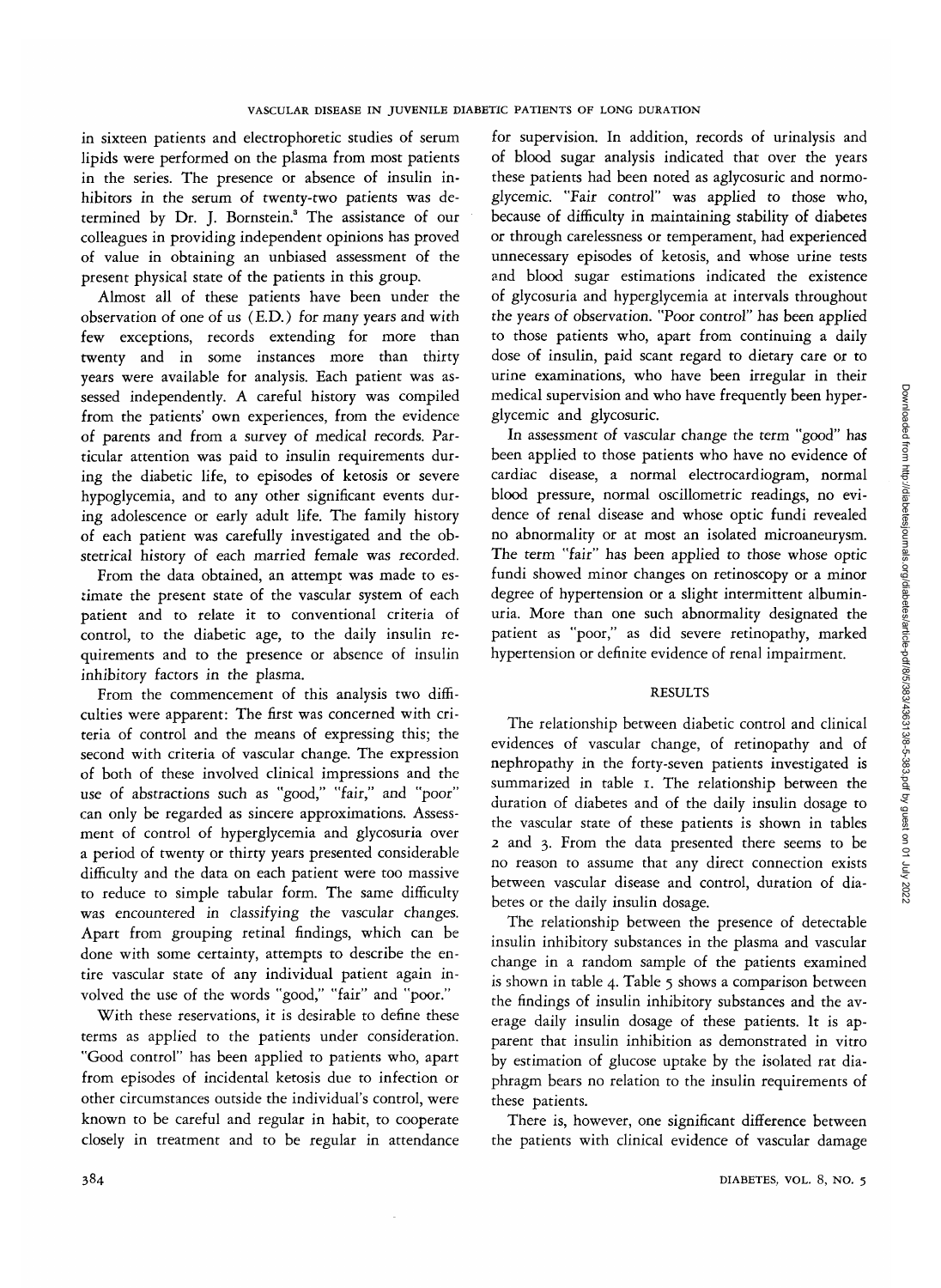## TABLE 1

Relation between diabetic control and vascular state, retinopathy and nephropathy

|          |         |        | Cardiovascular<br>assessment | Retinal change |   |  |  | يستهدين<br>Albuminuria |         |  |
|----------|---------|--------|------------------------------|----------------|---|--|--|------------------------|---------|--|
| Patients | Control | Normal | Abnormal                     | Nil            | 楽 |  |  | Nil                    | Present |  |
| 17       | Good    |        |                              | 10             |   |  |  | 13                     | 4       |  |
| 23       | Fair    | 10     | 13                           | 14             |   |  |  | 19                     | 4       |  |
|          | Poor    | ∸      |                              | 4              |   |  |  |                        |         |  |

*\** Isolated microaneurysm.<br> *†* Retinal exudate or hemorrhage.<br> *‡* Extensive retinitis, detachment or retinitis proliferans.

TABLE 2

Relation of vascular state to duration of diabetes mellitus

|          | <b>Diabetes</b> | Vascular state |      |      |          | Insulin dose | Vascular state |      |        |
|----------|-----------------|----------------|------|------|----------|--------------|----------------|------|--------|
| Patients | (years)         | Good           | Fair | Poor | Patients | per day      | Good           | Fair | Poor   |
| 13       | 30              |                |      |      | 16       | >60          |                | o    |        |
| 34       | $20 - 30$       | 12             | . .  |      | 23       | 40-60        | Q              | 12   | ◠<br>▵ |
|          |                 |                |      |      |          | $<$ 40       |                | 4    | ◠<br>- |

| `ABLI<br>-1 |
|-------------|
|-------------|

Relation of vascular state to presence of insulin inhibitors in plasma

|          | Inhibitors |      | Vascular state |      |                 | <b>Inhibitors</b> |        | Average insulin dose U./day |     |
|----------|------------|------|----------------|------|-----------------|-------------------|--------|-----------------------------|-----|
| Patients | in plasma  | Good | Fair           | Poor | <b>Patients</b> | in plasma         | $>$ 60 | 40-60                       | ⊂40 |
|          | Nil        |      |                |      |                 | Nil               |        |                             |     |
| 14       | Present    |      |                |      |                 | Present           |        |                             |     |

and those who showed minimal or no vascular change. In the former group insulin inhibitory substances were present in the plasma of twelve patients with vascular change and also in two with no clinical evidence thereof. In the remaining eight patients with no evidence of vascular damage insulin inhibitory substances were not demonstrated in the plasma.

Electrophoretic and lipid studies were made on the serum from over thirty patients in the series, all of whom were suitably prepared by abstention from fat before the tests were undertaken. The results of the lipid analyses showed no significant difference between the patients with no evidence of vascular change and those with early evidence thereof. All the patients with obvious vascular damage showed the usual pattern of increase in  $\beta$  lipoprotein, cholesterol, fatty acids and total lipids. No significant difference was found in the electrophoretic patterns of the patients with good vascular state and those classified as fair.

Two incidental observations were made during the course of this study. The first was the finding of an unusually high incidence of a family history of diabetes. Thirty-two of the forty-seven patients gave a history of diabetes in some member of an earlier generation, an incidence of approximately 69 per cent. The second was concerned with the obstetrical histories of the women in this series. In tables 6 and 7 the numbers of stillborn and living children are related to the vascular state and to an assessment of the diabetic control of the mothers. With very few exceptions all these patients were under the care of one obstetrical service throughout their pregnancies.

TABLE 3 Relation of vascular state to average daily insulin dose

TABLE 5 Relation of insulin inhibitors in plasma to average daily dosage of insulin

#### DISCUSSION

In selecting a group of juvenile patients for investigation it was felt that an assessment of patients in earlier age groups when vascular disease is seldom seen in nondiabetic subjects would disclose evidence of vascular change more clearly than in later periods of life.

A vast literature has been developed to support the doctrine that strict control prevents or delays the onset of vascular change and this view is firmly held in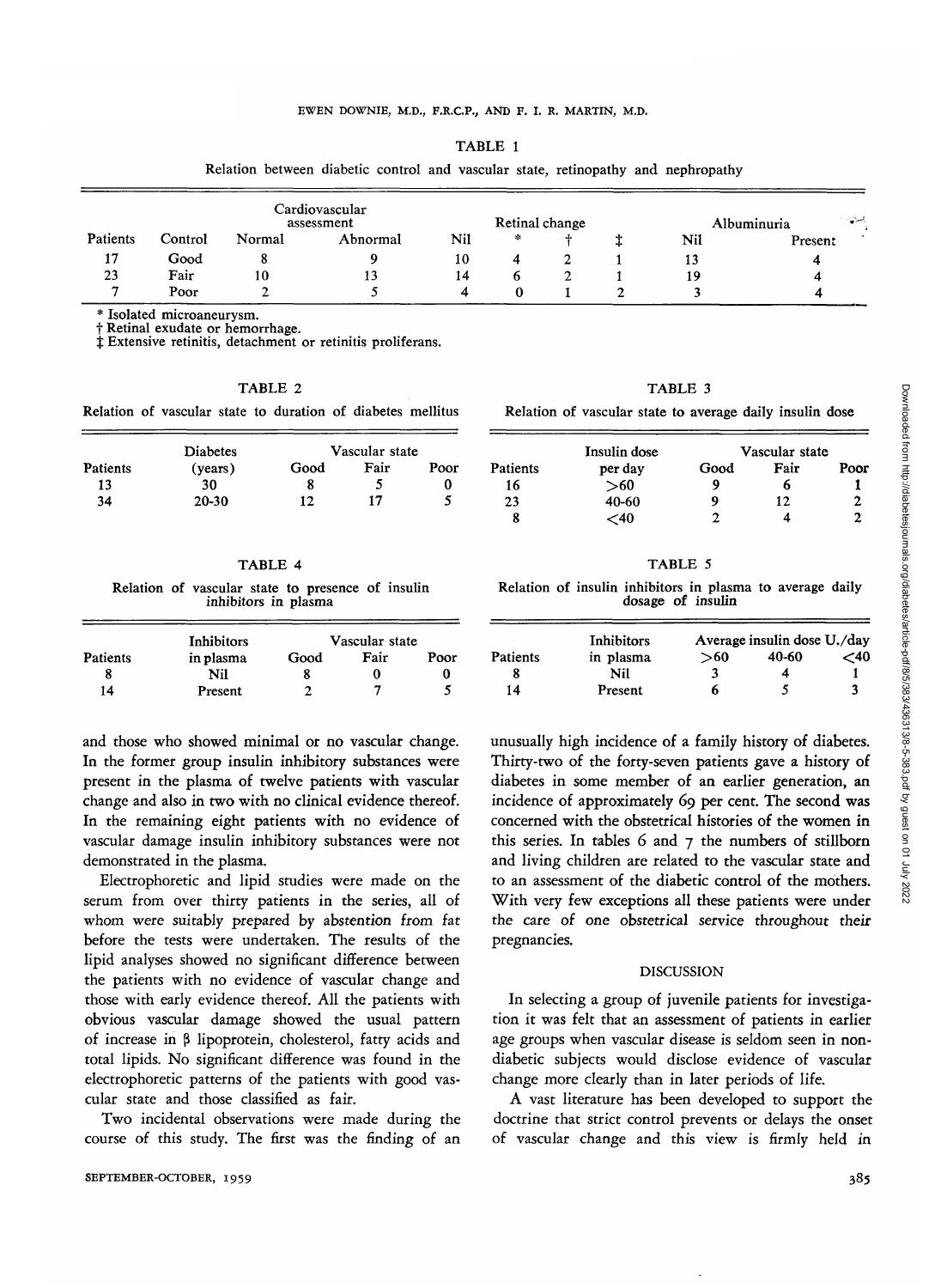Relation of vascular state to outcome of pregnancy **Relation** of control to outcome of pregnancy

|          | Vascular | Pregnancy |           |          |         | Pregnancy |           |
|----------|----------|-----------|-----------|----------|---------|-----------|-----------|
| Patients | state    | Living    | Stillborn | Patients | Control | Living    | Stillborn |
|          | Good     |           |           |          | Good    |           |           |
|          | Fair     |           | 10        | 10       | Fair    |           | о         |
|          | Poor     |           |           |          | Poor    |           | ν         |

many clinics throughout the world. It is only recently that contrary views have been expressed as has been emphasized by Danowski:<sup>4</sup> "Perhaps the most pernicious effect of the view that strict regimentation prevents the vascular complications of juvenile or other long-term diabetes is the distraction of the interest of clinicians and investigators from studies of alternative views." Both Gerritzen<sup>5</sup> and Jackson<sup>6</sup> have postulated that vascular disease and diabetes may stem from a common cause. They suggest that the development of vascular disorders bears no relation to the clinical management of diabetes as practiced today. Larsson, Lichtenstein and Ploman<sup>1</sup> have stated that clinical control had no influence upon the development of vascular changes in a large group of juvenile diabetics under their care for  $\overline{\text{many}}$  vears. The studies of Aarseth<sup>7</sup> and of Lundbaek<sup>8</sup> are in agreement with this view. Danowski's survey of a group of children with diabetes of ten to twenty years' duration also supports the idea that other factors are concerned. The rare instances of spontaneous improvement or disappearance of vascular lesions, and the benefit which sometimes follows hypophysectomy, emphasize the need for a fresh approach to the problem.

The material presented in this study provides no support for the view that control has any influence on the presence or absence of vascular lesions. It is quite striking that several patients who have had diabetes for over thirty years with no signs whatever of vascular change must be classified as among the worst-behaved when judged by conventional standards. No significant relationship has been found between the duration of diabetes, the range of insulin dosage or the electrophoretic pattern of the plasma and the occurrence of vascular disease. While the greatest incidence of change has been observed in the retinal patterns of these patients this may merely reflect the fact that this *is* the one area of the body which readily presents blood vessels for direct inspection.

It is neither possible nor desirable to make dogmatic statements on a limited experience with a small number of patients. The number of cases classified as poorly controlled seems remarkably small. It could be that some, who treated their complaint with contempt, are now dead because of their own neglect or from lack of adequate supervision during the war years. The failure to establish a clear relationship to control and the difference which apparently exists in the presence of insulin inhibitory substances in our patients may be of significance. Observations are proceeding in a similar age group on patients who have arterial disease of nondiabetic origin. In addition a group of elderly diabetic and nondiabetic patients is being investigated in an attempt to determine the importance of this finding.

While the benefits of insulin therapy are universally recognized, its use in clinical practice cannot be regarded as similar to the exhibition of thyroid extract in cases of thyroid deficiency. If diabetes mellitus and its vascular complications are solely concerned with insulin deficiency, both should be capable of correction indefinitely by substitution therapy. It seems that there must be other unknown factors which are responsible for the vascular change.

A possible relationship between insulin inhibitory substances and vascular disease has been observed. While the importance of this observation is not clear, it has prompted further studies to determine whether these substances are related to the development of vascular changes or whether they are merely a consequence of an etiologic factor as yet unknown.

# SUMMARY

Forty-seven diabetic patients, all of whom developed diabetes before the age of twenty years and who had histories of more than twenty years, have been examined in an attempt to ascertain the relationship between control of diabetes and the development of vascular sequelae.

No relationship has been established between the presence of vascular damage and the adequacy of control, the insulin dosage, or the duration of diabetes.

A relationship seems to exist between the occurrence of vascular disease and the presence of insulin inhibitory substances in the serum of these patients.

The significance of this finding is unknown. Studies are proceeding and the hope is expressed that they may